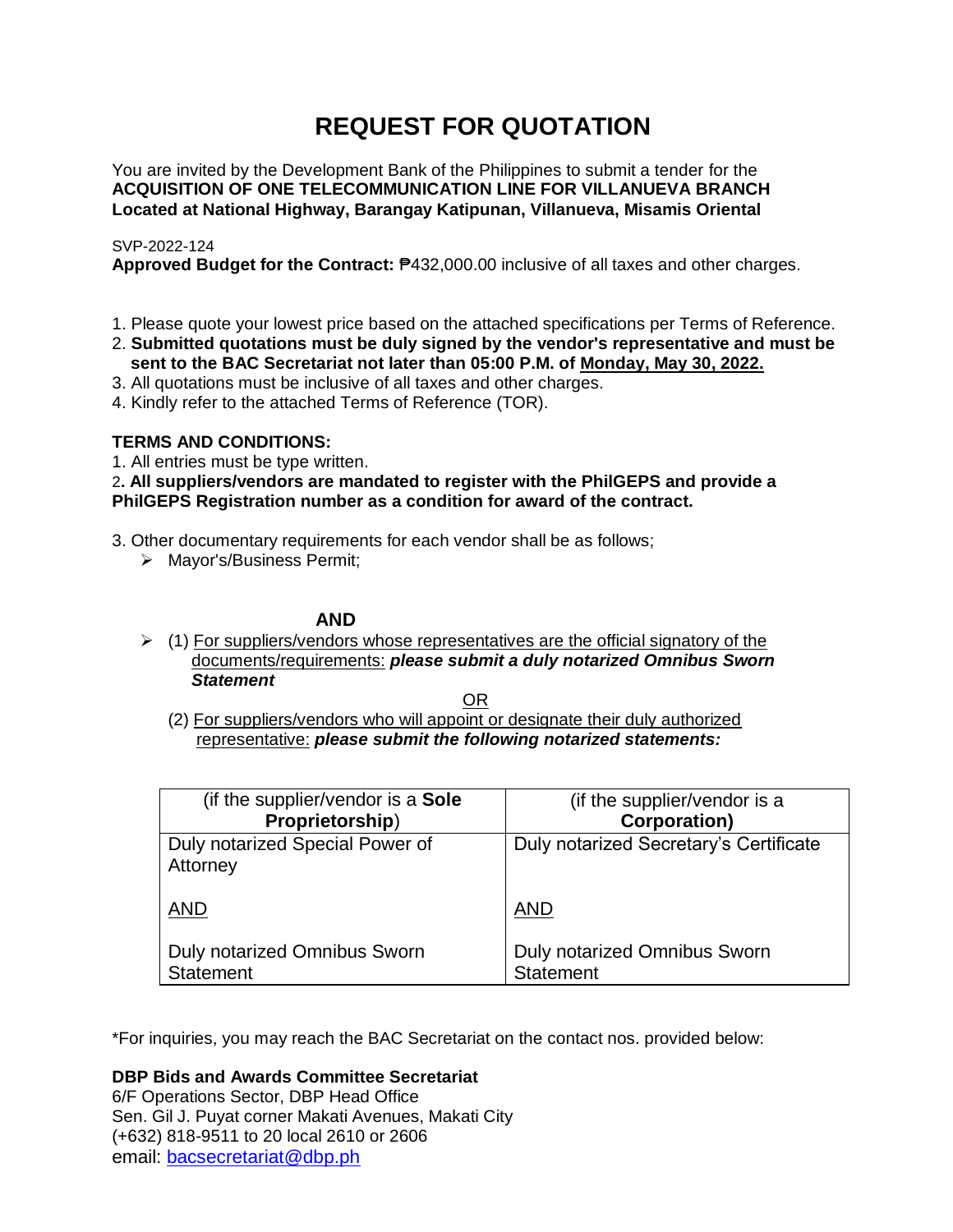#### **Anney A**

#### ACQUISITION OF NEW, ADDITIONAL AND/OR REPLACEMENT TELECOMMUNICATION LINE/CONNECTIVITY SERVICE FOR THE DEVELOPMENT BANK OF THE PHILIPPINES (DBP)-**VILLANUEVA BRANCH**

#### APPROVED BUDGET FOR THE CONTRACT: Php 432,000

#### **TECHNICAL SPECIFICATIONS**

#### A. BACKGROUND

The telecommunication connectivity service (line) is for the connection of DBP online systems, services and facilities in any of the following DBP remote sites:

A.1. Branch Office, including:

A.1.a. Lending Center

A.1.b. Cash Center

A.1.c. Branch-Lite Unit

A.2. Automated Teller Machine (ATM)

#### **B. OBJECTIVE**

To acquire stable, reliable and secure telecommunication connectivity/line service to link DBP remote sites to the Head Office from an authorized and qualified telecommunication service provider (Telco).

#### **C. COVERAGE OF THE CONTRACT**

The contract will be for a one (1) year period starting from date of acceptance of service with the option for automatic renewal.

#### D. MINIMUM SPECIFICATIONS

- D.1. Connectivity/Line Service Availability
	- > The minimum availability of service is 99.6%.
- D.2. Connectivity/Line Specifications
- D.2.a. Branch Office ☑
	- D.2.a.i. Wired MPLS/VPN, Radio Last Mile with minimum of 10 Mbps bandwidth
	- D.2.a.ii. Inclusive network equipment, such as router and or router/modem, must not be on End-of-Life/End-of-Support status within the contract period
	- D.2.a.iii. Router must support GRE/mGRE tunneling and IP Security (ex. dynamic VPN) and SNMP
	- D.2.a.iv. DBP shall have the full access of the router
	- D.2.a.v. Provide near real time and historical link monitoring

#### D.2.b. ATM - Wired п.

- D.2.b.i. VPN connection at least 128 Kbps via MPLS
- D.2.b.ii. Inclusive network equipment, such as router and or router/modem, must not be on End-of-Life/End-of-Support status within the contract period
- D.2.b.iii. Support GRE tunneling and SNMP
- D.2.b.iv. Provide near real time and historical link monitoring

Page 1 of 4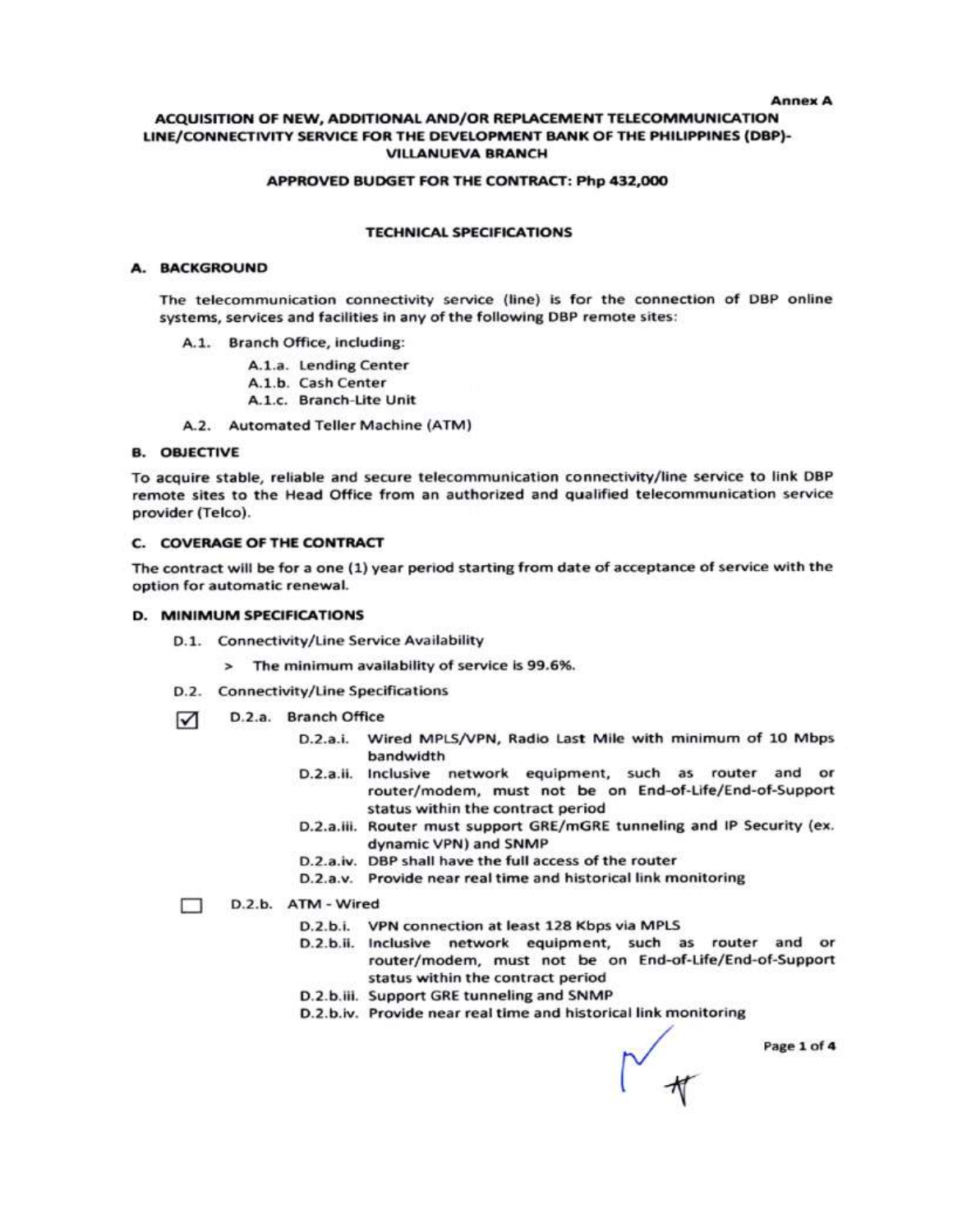ACQUISITION OF NEW, ADDITIONAL AND /OR REPLACEMENT OF TELECOMMUNICATION LINE / CONNECTIVITY SERVICE FOR THE DEVELOPMENT BANK OF THE PHILIPPINES (DBP)

- $\Box$  D.2.c.  $ATM Wireless$ 
	- D.2.c.i. Provide data transmission function by public GPRS/ GSM network or higher
	- D.2.a.vi. Inclusive network equipment, such as router and or router/modem, must not be on End-of-Life/End-of-Support status within the contract period
	- D.2.c.ii. Support GRE Tunneling and SNMP
	- D.2.c.iii. Provide GUI access for local and remote management
	- D.2.c.iv. Operate at -30~+75°C temperature
	- D.2.c.v. Has LED status indication
	- D.2.c.vi. Support RJ45 console port
	- D.2.c.vii. Include: 1 power cord, 2 antennas, 1 console cable, 1 set documentation
	- D.2.c.viii. Provide near real time and historical link monitoring.
	- D.2.c.ix. Meet the average latency requirement of not greater than 200ms measured using the Ping utility or any similar mobile applications
	- D.2.c.x. Meet signal requirement of not less than 2 bars measured using mobile or similar devices capable of said measurement
	- D.2.c.xi. DBP shall have full access to the Modem/Router
- D.3. Support Services and Incident Management
	- D.3.a. The Telco shall provide 24 x 7 onsite, telephone and email support. For every service unavailability/downtime reported, the response time shall be within thirty (30) minutes.
	- D.3.b. Upon the occurrence of service unavailability/downtime, the Telco shall:
		- D.3.b.i. Conduct problem isolation/resolution and link restoration activities
		- D.3.b.ii. Notification via electronic mail (E-mail) and telephone within one (1) hour of the occurrence
		- D.3.b.iii. Minimum of twice a day status report to DBP via E-Mail
		- D.3.b.iv. Estimated time of arrival (ETA) if onsite activities required
		- D.3.b.v. Estimated time of resolution (ETR)
		- D.3.b.vi. Root cause
		- D.3.b.vii. Comply with DBP policies on security and confidentiality during support services.

Page 2 of

- D.3.c. The Telco shall submit an incident report stating the reason/s for the outage and detailing the steps undertaken to resolve a particular problem upon DBP's request.
- D.4. Service Performance Review
	- > The Telco shall conduct a performance review session at least once every quarter of a year

### E. TELECOMMUNICATION CONNECTIVITY/LINE REQUIREMENT CLASSIFICATION

The primary objective of the following provisions is to have multiple Telcos per site, providing service redundancy, high availability and avoiding single point of failure.

 $\Box$  E.1. New Telecommunication Line Requirement

E.1.a. Covered Sites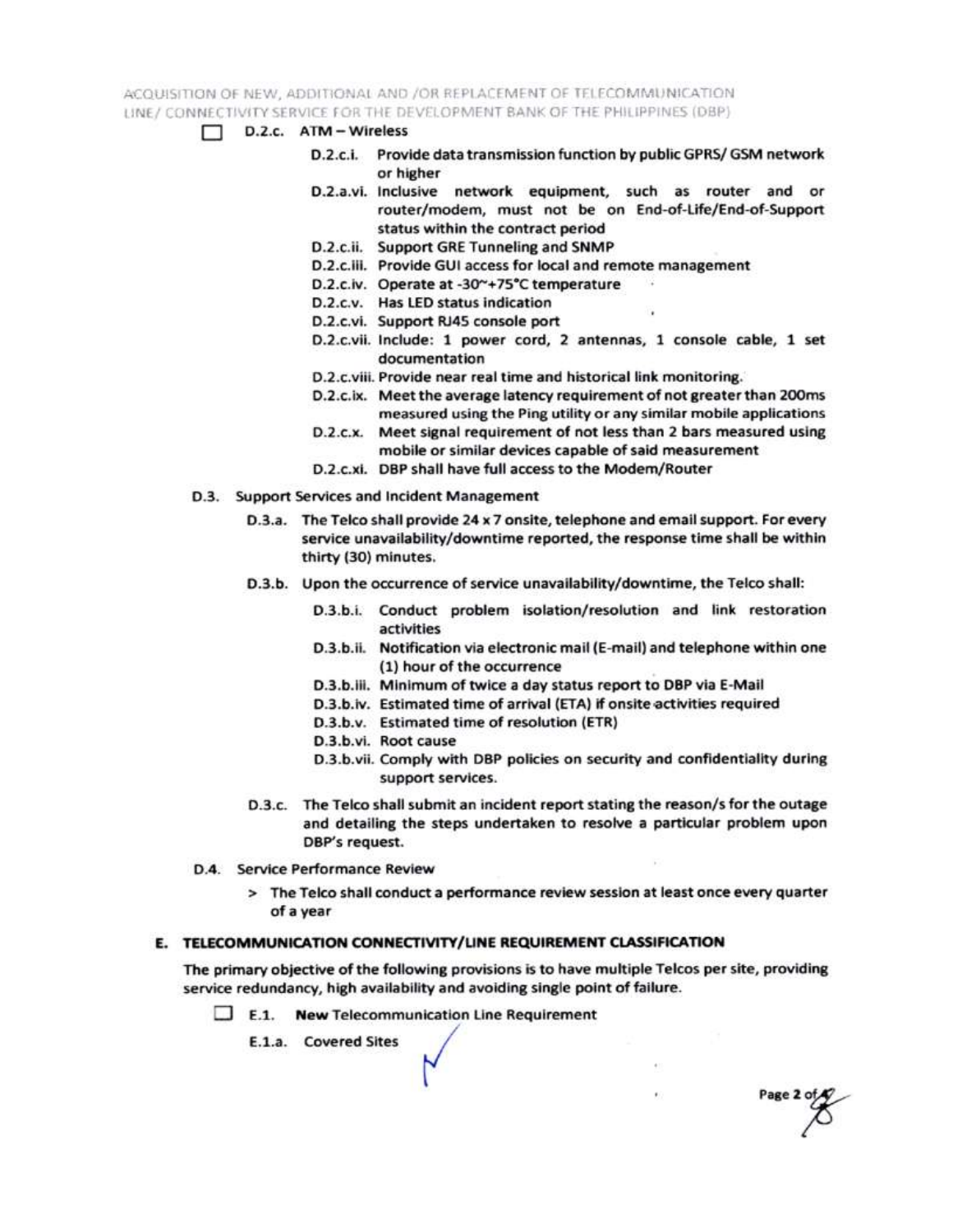ACQUISITION OF NEW, ADDITIONAL AND /OR REPLACEMENT OF TELECOMMUNICATION LINE/ CONNECTIVITY SERVICE FOR THE DEVELOPMENT BANK OF THE PHILIPPINES (DBP)

> New remotes sites

#### E.1.b. Telco Selection Criteria

- > Telecommunication Line for Branch Office
	- E.1.b.i. Two (2) different Telcos (Telco A and Telco B) shall be selected
	- E.1.b.ii. Telco A is the lowest (winning) provider
	- E.1.b.iii. Telco B is the second lowest provider
- > Telecommunication Line for Additional ATM Facility of a Branch Office
	- E.1.b.iv. The Telco must be different from the one which has the majority or most of the telecommunication connectivity services provided for the ATM/s of that Branch Office
- E.2. Additional Telecommunication Line Requirement Ð
	- E.2.a. Covered Sites
		- > For existing sites with existing telecommunication line/s
	- E.2.b. Telco Exception
		- > The Telco/s of the existing line/s servicing the site shall not be invited and will not be allowed to participate
- $\sqrt{ }$ E.3. Replacement Telecommunication Line Requirement
	- E.3.a. Covered Sites
		- > For existing sites with existing telecommunication line/s
	- E.3.b. Telco Exception
		- E.3.b.i. For Telco Redundancy Replacement
			- > The Telco of the existing line/s servicing the site including the one to be replaced shall not be invited and will not be allowed to participate
		- E.3.b.ii. Replacement for the Purpose of Telecommunication Line Capacity (Bandwidth) Upgrade
			- > The Telco of the other existing line/s servicing the site (i.e., other than the one to be replaced) shall not be invited and will not be allowed to participate
		- E.3.b.iii. For Wireless to Wired Facility Replacement
			- > The Telco of the other existing line/s servicing the site (i.e., other than the one to be replaced) shall not be invited and will not be allowed to participate

#### **F. DISCONTINUANCE OF SERVICE**

DBP can opt to discontinue the service within the contract period without pre-termination fee/s, if the Telco provider fails to meet the required minimum availability of service, specified in item D.1, for three (3) consecutive months (3-strike rule)

**G. PAYMENT** 

The payment shall be in a monthly basis every after the service acceptance.

Page 3 6t